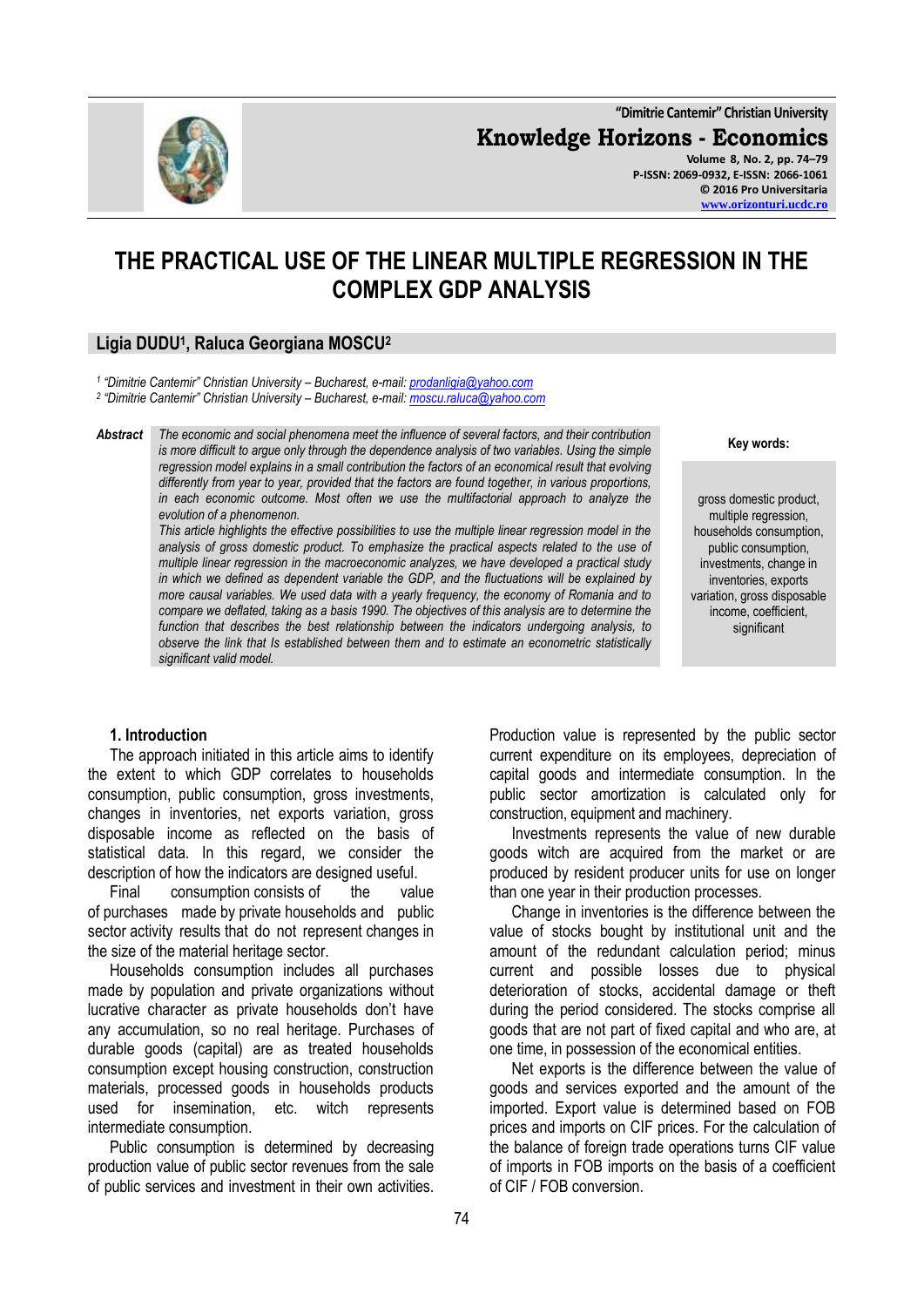Income is an important determinant of consumption, from size and dynamics that constitute the main source of economic goods procurement.

Account 4 "account of income redistribution", highlights the shift from national income (account balance 3) to national disposable income that corrects the balance of receipts and payments in relation to foreign countries. Account 4 consideres all the secondary distribution or redistribution of incomes. It shows in the right side net value added (net national product at the macro level) at the prices of factors and current transfers from abroad. The left side shows current transfers to abroad. The account balance is the national income available.

From the account 4 the national disposable income is deducted, according to:

 $VND = VN + (TCIS - TCPS) = VN + STCS$ ;

in which: VN = National income;

TCIS = Current transfers received from other countries;

TCPS = Current transfers paid to other countries;

STCS expresses the balance as current transfers with foreign countries.

In this regard, we chose some data on Romania covering the spectrum of economic and political and regional developments over the last two decades. The analysis aims, on the one hand, highlighting correlations between economic development indicators over the analysis period and, on the other hand, the links between them at a time.

# **2. Literature review**

The synthetic indicator that characterizes economic growth is the gross domestic product. Under these conditions, economic growth is defined as a complex process of increasing the size of the results of the national economy, based on the combination and the use of direct inputs: labor, fixed capital and working capital consumption materials.

A series of works - Anghelache C., Isaic-Maniu AL., Mitruţ C., Voineagu V. (2007), Anghelache, C., Capanu, I. (2003), Capanu, I., Wagner, P., Mitruţ, C. (2004) addressed issues concerning the evolution of GDP, consumption role in the development of living standards population, macroeconomic analysis, System of National Accounts, macroeconomic modeling, statistical and econometric models etc. The results of the measurement principles in System of National Accounts were treated by Anghelache C., Isaic-Maniu AL., Mitruţ C., Voineagu V. (2007), Anghelache C. and contributors (2007), Anghelache C., Capanu I. (2004), Biji, M., Lilea, E., Roşca, E., Vătui, M. (2010).

## **3. The methodology used**

There are few cases where the interrelation between economic processes can be explained by the dependence of two variables, more frequent situations are where a complex phenomenon, Y, depends on a number of variables factor. In practice, economic processes are manifested in the form of linear models:

 $Y = a_0 + a_1 X_1 + a_2 X_2 + \cdots + a_k X_k + \varepsilon$ ; in which Y is the result of the variable values,  $X_i$   $(i = 1, j$ *2,..., k)* is the variable factor values, a*i (i = 0, 1, 2, ..., k)* is the unknown regression parameters and *ε* is the variable residual, deviation (error) of the regression equation.

In these types of multiple correlation, the error reflects the image of the factors that have not been introduced into the model, different from  $X_i$ , which may influence the variable Y.

In the above relation, we adopted the usual notation, attributing factor symbol  $X_0$  first, second  $X_1$ and so on. Considering that  $X_0$  is constant, equal to unity, we obtained a linear model that includes a constant term (the term free model).  $a_0$  parameter models the autonomous behavior of the outcome variable and influence  $a_i$  quantify intensity of the  $X_i$ factor on the variable Y.

In multiple linear regression the significance of regression parameters is the same as those of simple linear regression, with the remark that for each factorial characteristic we calculate and get one estimator. Based on these estimators, the existence, intensity and the direction of the dependency between the rezultative and factorial characteristic is interpreted. Also, in this model, the econometrico mathematical estimation process is the same as in simple linear regression. Although, for the multiple linear regression we analyze an increased number of factors, still a number of influences that include the residual variable remaines.

As the regression equation is unknown, it must be estimated on the basis of a sample. If we provide a sample of *n* observations, each containing values for both variable resultant, *Y* and each of the variables factor *X*, we write  $X_{it}$  value of variable *i* in recording *t*, where *i = 1, ..., k* and *t = 1, ..., n*.

If you accept the hypothesis that the relationship between *Yt* and factorial variables is linear, then for the

sampled recordings we can write:<br>  $\begin{cases} Y_1 = a_0 + a_1 X_{11} + a_2 X_{21} + \dots + a_k X_{k1} + \varepsilon_1 \\ Y_2 = a_0 + a_1 X_{12} + a_2 X_{22} + \dots + a_k X_{k2} + \varepsilon_2 \\ \vdots \\ Y_t = a_0 + a_1 X_{1t} + a_2 X_{2t} + \dots + a_k X_{kt} + \varepsilon_t \end{cases}$  $V_n = a_0 + a_1 X_{12} + a_2 X_{2n} + \cdots + a_k X_{kn} + \varepsilon_n$ 

The above system of equations can be written,

concentrated as follows:<br>  $Y_t = a_0 + a_1 X_{1t} + a_2 X_{2t} + \cdots + a_k X_{kt} + \varepsilon_t$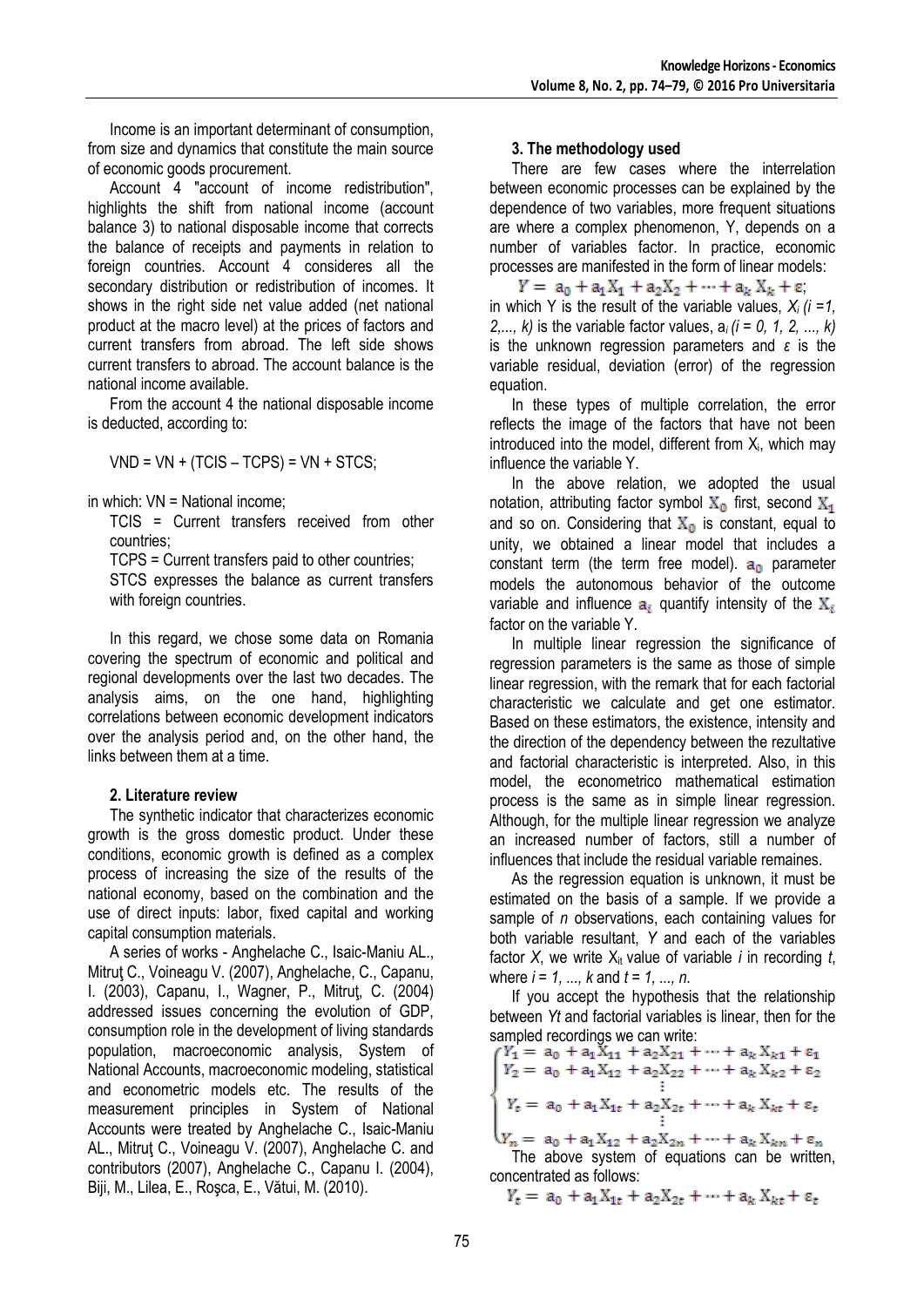The above formula can be synthesized in a simple matrix form, as follows:

$$
Y = X \cdot A + \varepsilon
$$
\n
$$
Y = \begin{bmatrix} Y_1 \\ Y_2 \\ Y_3 \\ \vdots \\ Y_n \end{bmatrix}, X = \begin{bmatrix} 1 \, X_{11} \, X_{21} \, \dots \, X_{k1} \\ 1 \, X_{12} \, X_{22} \, \dots \, X_{k2} \\ 1 \, X_{13} \, X_{23} \, \dots \, X_{k3} \\ \vdots \\ 1 \, X_{1n} \, X_{2n} \, \dots \, X_{kn} \end{bmatrix}, A = \begin{bmatrix} a_0 \\ a_1 \\ a_2 \\ \vdots \\ a_k \end{bmatrix}, \varepsilon = \begin{bmatrix} \varepsilon_1 \\ \varepsilon_2 \\ \varepsilon_3 \\ \vdots \\ \varepsilon_n \end{bmatrix}
$$

where: *Y* is a column vector, *n x 1* shape, which has the *n* values of the resultive variable;

*X* is a matrix of the form *n x (k+1)* containing in the first column the constant 1, and in other columns *k* values for each of the *k* factorial variables;

*A* is a column vector of the *(k+1) x 1*, which contains *k + 1* parameters of the model;

*ε* is a column vector, shaped *n x 1*, which has as components the *n* values of the residual variable.

We consider that the data were used to estimate by means of a regression equation of the sample, of the form:

$$
\sum_{1}^{n} a_{0} + a_{1} X_{1} + a_{2} X_{2} + ... + a_{k} X_{k}
$$

in which:  $\hat{a}_i$  is estimators to  $a_i$  and  $\hat{Y}$  is known as ^ expected value of Y.

Please note that the actual values of *Y* are not the same as the predicted values of *Y*. As in the case of the two variable regression, the differences between them

are known as residual values  $(u_t)$ , as:  $Y_t = \hat{Y}_t + u_t$  , for all values of  $t = 1, \ldots, n$  or in the form of matrix  $Y = X \mathop{A}^{\wedge} u$ .

On residual values, we need to remember two things. Thus, regardless of the method used to estimate the regression equation, we also obtain residual values - one for each sample observations. On the other hand,

after estimation, *ai* becomes known and the equation ^ can be used.

The estimation method best known for multiple regression is least squares method. In this case we choose the sample regression function and minimize the sum of squared residuals values.

## **4. Results**

#### **Data**

To analyze the correlation between observed variables we used data on Romania, on a yearly basis, covering the period 1990-2015 that were collected from the National Statistics Institute publications and to ensure comparability of data we deflated, taking as a basis reference 1990.

## **The econometric analysis**

In order to achieve the analysis of the corelation between the seven indicators is necessary to identify the particularities of the evolution of each size considered in the specified time frame. The graphical representation of the comparison favors the evolution of the seven sets of data considered, but also as a means of electing the statistical calculation methods and procedures.

The graphic method is more suitable than the number method for visual identification of data trend.

In this regard, by using Eviews 7.1 we studied in a first stage development of the seven indicators. Thus, studying of the seven indicators evolution of Romania during 1990-2015, allowed to obtain the following information and graphical material:



*The evolution of GDP, households consumption, public consumption, gross investments, changes in inventories, net exports variation, gross disposable income, in Romania during 1990-2015*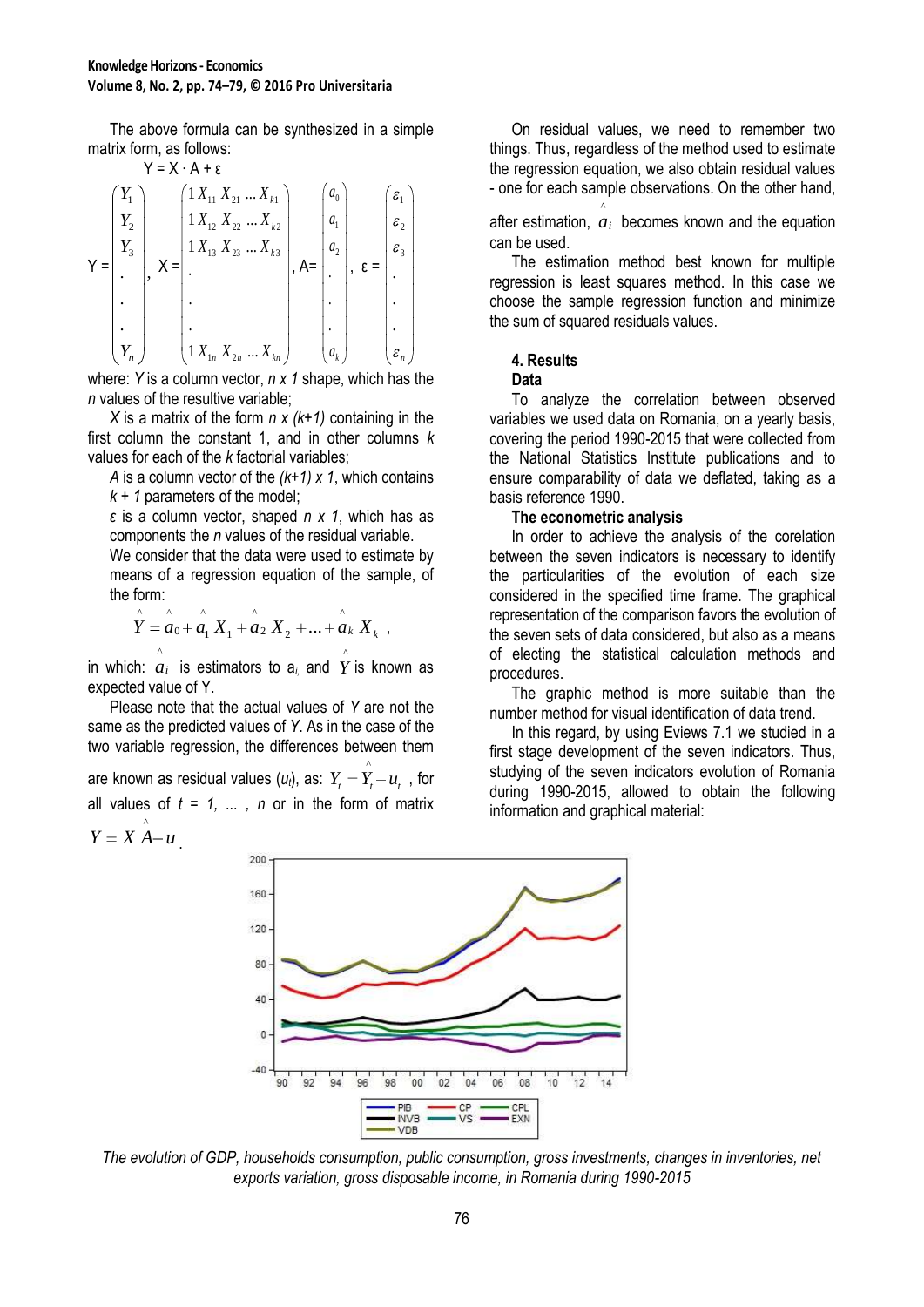From the representation of indicators analyzed a clear link is resulted, at least in theory, manifested in economic cycles: when the economy is growing, the level of consumption, investment, national income increases and vice versa, during the recession, with the decreasing rate of the gross domestic product growth also the analyzed indicators fall.

In the early years there is a period characterized by economic instability, followed by a longer period from 1995 to 2007 where the growth rate of indicators analyzed had an upward trend. 2008 was the year in which the effects of the global economic and financial crisis arrived in our country having a strong impact on Romania's macroeconomic indicators (Penu, D., 2010)**.**  The next year brought a drop in indicators over the previous year. Since 2010 the indicators began to improve gradually due to a slight economic recovery, a trend explained by some positive domestic economic phenomena.

Therefore, we believe that the chosen period could be representative and used for this analysis because there is a match in the dynamics of the indicators where the quality of the econometric model and the coefficients of the variables are consistent and therefore more feasible in econometric modeling approach. From the evolutions of the indicators we can see that, in the period 1990 – 2015, between GDP and factorial variables chosen, it may be a direct linear relationship. It can be considered that there is a mathematical model to describe the relationship between several causative factors x and y effect factor.

## **Econometric analysis**

The objective of this review is to ascertain primordial factors in the evolution of GDP, in Romania, between 1990 - 2015 and to estimate the action exercised by them using multiple linear regression model. The first step consisted in selecting variables describing the evolution of GDP namely, households consumption, public, gross investments, changes in inventories, net exports and available national income.

The statistical data used in the regression model were collected from the National Statistics Institute publications and covers the period 1990 - 2015. Particular attention was paid to the values expressed in current prices. A deflationary data was necessary in order to ensure comparability of data, the basis of comparison is the year of commencement analysis, in 1990.

Based on this information, we analyze the existence of any addiction link between:

- the dependent or resultative variable *Y*, the Gross Domestic Product, on the one hand and
- the explanatory, independent or causal variables:
- $\bullet$   $x_1$  shows households consumption;
- $x_2$  shows the level of public consumption;
- $x_3$  shows the level of gross investments;
- $\bullet$   $x_4$  shows changes in inventories;
- $\bullet$   $x_5$  shows variation in net exports;
- $\bullet$   $x_6$  shows the national income available.

By processing the data using the software Eviews 7.1, in which we defined the equation witch has the gross domestic product (GDP) as resultative variable and the factorial variables households consumption (CP), the public consumption (CPL), the gross investment (INVB), the change in inventories (VS), net exports (EXN) and available national income (VND), we have determined estimators of the equation using the method of least squares. We also considered that this regression model will contain free term C that contains the contribution of the factors not included in the model.

Results obtained by using Eviews 7.1 are as follows:

Dependent Variable: PIB Method: Least Squares Date: 04/10/16 Time: 22:07 Sample: 1990 2015 Included observations: 26

| Variable           | Coefficient | Std. Error                               | t-Statistic | Prob.       |
|--------------------|-------------|------------------------------------------|-------------|-------------|
| С                  | $-0.147736$ | 0.125343                                 | $-1.178656$ | 0.2531      |
| CP                 | 0.996288    | 0.014252                                 | 69 90309    | 0.0000      |
| CPL                | 1.003705    | 0.017072                                 | 58.79076    | 0.0000      |
| <b>INVB</b>        | 0.987696    | 0.013235                                 | 74 62480    | 0.0000      |
| <b>VS</b>          | 0.993101    | 0.015140                                 | 65 59590    | 0.0000      |
| EXN                | 0.994228    | 0.012891                                 | 77.12566    | 0.0000      |
| <b>VDB</b>         | 0.006226    | 0.013413                                 | 0.464158    | 0.6478      |
| R-squared          | 0.999997    | Mean dependent var<br>S.D. dependent var |             | 109,8500    |
| Adjusted R-squared | 0.999996    |                                          |             | 39.35390    |
| S.E. of regression | 0.077935    | Akaike info criterion                    |             | $-2.041073$ |
| Sum squared resid  | 0.115404    | Schwarz criterion                        |             | $-1.702354$ |
| Log likelihood     | 33.53395    | Hannan-Quinn criter.                     |             | $-1.943534$ |
| F-statistic        | 1062417.    | Durbin-Watson stat                       |             | 2.381546    |
| Prob(F-statistic)  | 0.000000    |                                          |             |             |

#### The results of the regression model parameter estimates

From the above, multiple regression model describing the relationship of the seven indicators is as follows:

PIB = -0.147736 + 0.996288 ∙ CP + 1.003705 ∙ CPL

+ 0.987696 ∙ INVB + 0.993101 ∙ VS +

+ 0.994228 ∙ EXN + 0.006226 ∙ VDBGP

The analysis goes on with statistical significance of parameters included in the model, as well as the test of the validity of the model and its degree of reliability:

- C is the constant free, so  $a_0$  coefficient is -0.147736 and consequential indicates the average level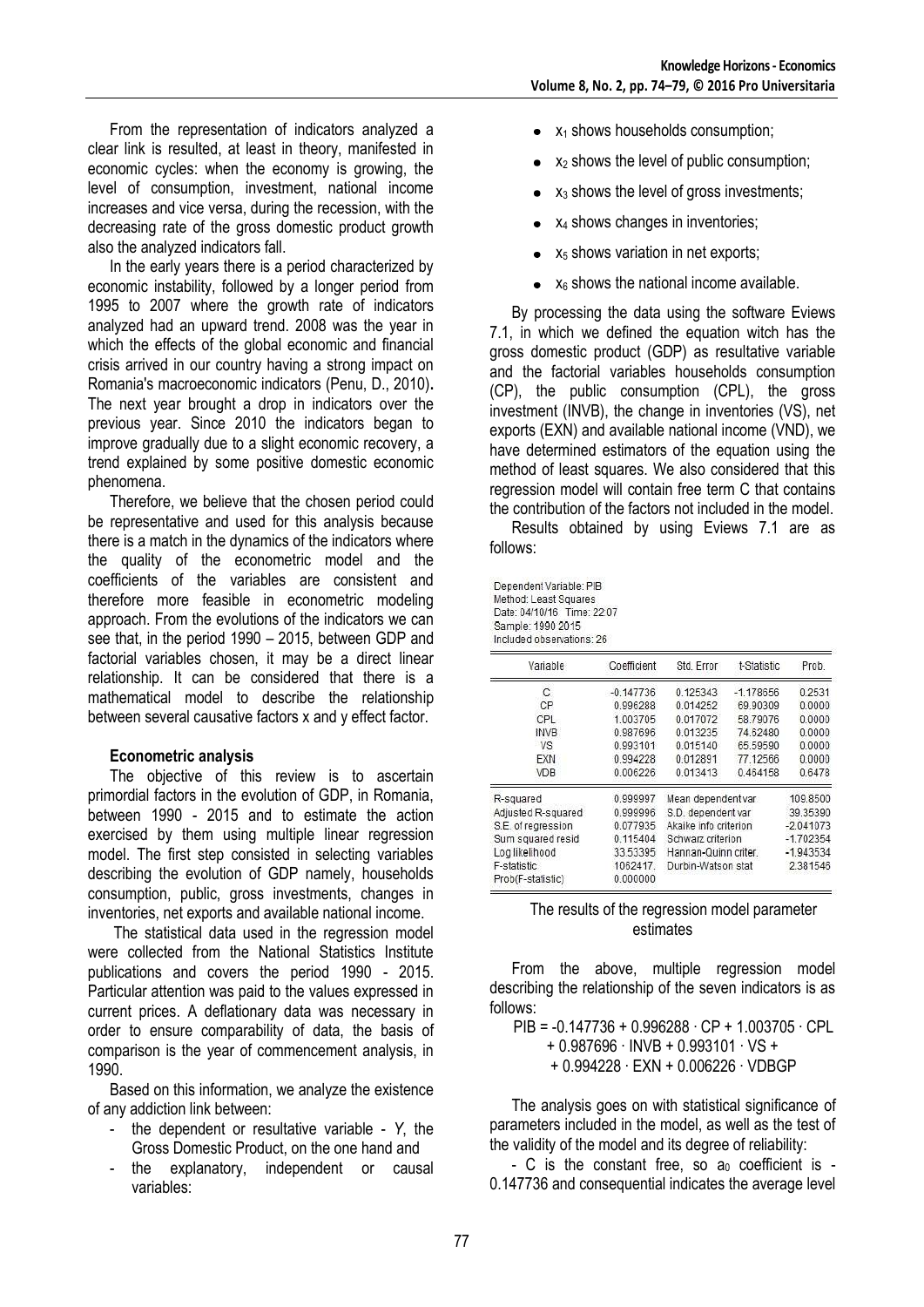of the resultative variable when all variables factor is zero. So, the average GDP that would be obtained, if there would be no consumption, gross investments would be void, we did not have inventories, net exports would not realize and did not have income would be - 0.147736 millions lei. Since the t- statistical test probability attached is far superior of the threshold of 5% it means that the coefficient is insignificant;

-  $a_1$  coefficient is 0.996288, which means that the households consumption growth by one million lei, while maintaining unchanged the other explanatory variables in the model, GDP will grow by an average of 0.996288 millions lei. Working at the level of relevance 5% the probability attached to the t- statistical test is below this level for households consumption exogenous variable;

-  $a_2$  coefficient is 1.003705, meaning that at the increase of public consumption by one million lei, while maintaining unchanged the other explanatory variables in the model, GDP will grow by an average of 1.003705 millions lei. This coefficient is significant because the probability attached to the t-statistical test lies below 5%;

- a3 Coefficient is 0.987696, which means that the gross investment increased by one million lei, while maintaining unchanged the other explanatory variables in the model, GDP will grow by an average of 0.987696 millions lei. This coefficient is significant because the probability attached to t- statistical test lies below 5%;

- a<sup>4</sup> coefficient is 0.993101 which means that the increase in the stock of one million lei, while maintaining unchanged the other explanatory variables in the model, GDP will grow by an average of 0.993101 millions lei. Working at the level of relevance of 5%, the probability attached to t- statistical test is lower this level for exogenous variable change in inventories;

-  $a_5$  coefficient is 0.994228, which means that net exports increase by one million lei, while maintaining unchanged the other explanatory variables in the model, GDP will grow an average of 0.994228 millions lei. Working at the level of relevance 5%, the probability attached to t- statistical test is below this level for exogenous variable net exports.

-  $a_6$  coefficient is 0.006226, which means that to increase gross disposable income of households with one million lei, while maintaining unchanged the other explanatory variables in the model, GDP will grow, by an average of 0.006226 millions lei. Working at the level of relevance 5% the attached probability of the tstatistical test is superior to that level for the variable gross disposable income.

From the standpoint of statistical tests that check the quality of the econometric model considered, it can be seen that the values of the tests  $R<sup>2</sup>$ , respectively adjusted R<sup>2</sup> are very high, tend towards 1, which lead

us to claim that the model used has a degree of minimal risk analysis of economic forecasting. The report of determination shows that the variables households consumption, public, gross investments, changes in inventories, net exports and gross disposable income exerts a decisive influence on all the variation in GDP, the share of all factorial variables simultaneously influence the total variation of the variable result is 99.99 %.

We can safely say that the model is statistically significant after applying the test F-statistic, whose value is greater than the value in the table, which is reckoned landmark in establishing the validity of econometric models and is valid for a significance level Prob (F-statistic ) is zero, lower than 5%.

Given the above observations, we can say that the model chosen can be considered representative to describe the influence that households consumption, public, gross investments, change in inventories, net exports and gross disposable income have on GDP growth.

The multiple regression analysis followed the evolution of GDP under households and public consumption, gross investments, stock variation, net exports and gross disposable income, in Romania during 1990-2015. A linear relationship between the variables subject to the inquiry was identified. Estimated multiple regression model was shown to be a precise determination by having a determination coefficient close to 1.

# **5. Conclusions and recommendations**

The econometric approach taken in the paper was a dominant component of statistical thinking, identifying their determinants and measurement factor.

The classic statistical regression, be it single or multiple, is always followed by successive testing of the models and aafter their validation, the economic correlations can become viable econometric models following a rigorous and stepwise procedure described from which the statistical tests can not miss (Durbin - Watson is a more important argument, even than the value of R-squared test "t", "F" and so on canceling apparently correctly specified models). The main restrictions that were overcome are related to ensuring comparability, gathering a more consistent database.

Based on the results obtained in this study and other research conducted recently, one can conclude that the country's economy increased based on imports consumption. Romania also needs to increase consumption but to be anchored in domestic demand, not imports.

The main measures that can be adopted for a more balanced economic growth, which should not be based only on consumption as before the crisis, are increasing